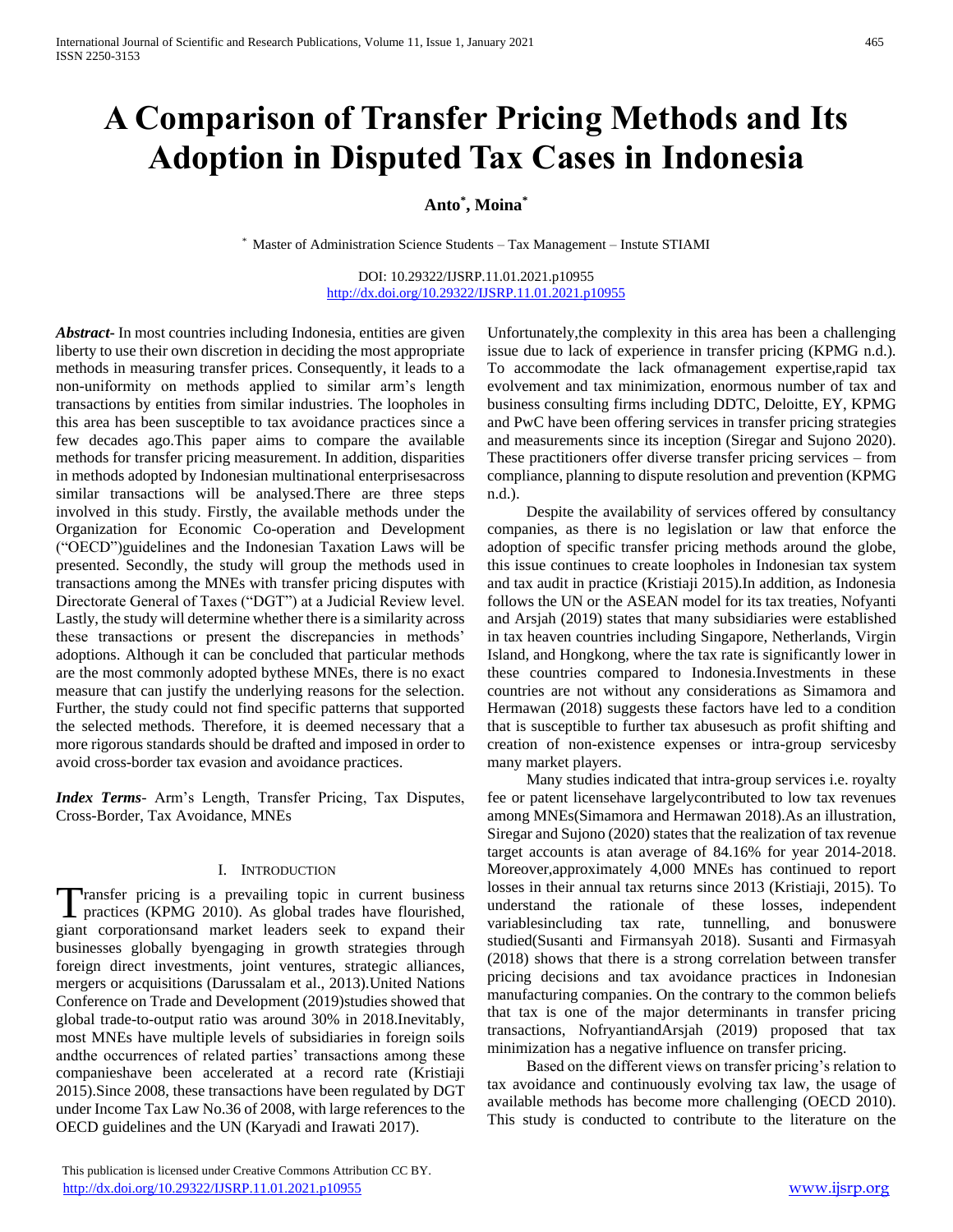transfer pricing methods' disparities in Indonesian disputed cases at the Judicial Review level.

#### II. LITERATURE REVIEW

# *1.1 Transfer Pricing and Arm's length principle*

 Organization for Economic Cooperation and Development (EOCD) and United Nations (UN) are two major contributors in setting the standards that are used as international tax regime (Karyadi and Irawati 2017). As such these institutions have contributed in settingthe guidelines for transfer pricing since decades ago (Darussalam et al., 2013). Eden (1998) proposed that the purpose for established theseguidelines is to avoid double taxation on MNEs' income and to avoid tax evasion and tax avoidance practices.

 OECD (2001) defines"transfer price as a price, adopted for book- keeping purposes, which is used to value transactions between affiliated enterprises integrated under the same management at artificially high or low levels in order to effect an unspecified income payment or capital transfer between those enterprises".This definition is aligned with the purpose of transfer pricing scheme to impose arm's length principle ("ALP") inrelated-party transactions, as if they occur between a company and an unrelated party(Darussalam et al., 2013).

 The term of related parties, which is provided in Article 18(4) of Law No.7 (1983), stipulates that related parties takes place if a taxpayer has:

- Adirect or indirect ownership of at 25% or more capital of other taxpayer(s);
- A direct or indirect control through management or ownership, where two taxpayers or more are under common control; or
- A family relationship by blood or marriage with other taxpayer(s).

 Although there are many transactions that are susceptible to related-party transactions, the most common transactions are categorized into four groups: goods/service sales or purchase, intra-group services, intangible asset and interest on loan (Simamora and Hermawan 2018).

# *1.2 The Transfer Pricing Methods*

 Identical to OECD (2010) guidelines, the following methods are used in determining arm's length price as regulated in PER-32 (2011):

- 1. Comparable Uncontrolled Price Method (CUPM)
- 2. Resale Price Method (RPM)
- 3. Cost Plus Method (CPM)
- 4. Profit Split Method (PSM)
- 5. Transactional Net Margin Method (TNMM)

# *2.2.1 The Comparable Uncontrolled Price Method (CUPM)*

 The CUP Mcompares the transaction price of goods or services that is charged to controlled parties to those charged for uncontrolled parties (OECD 2010). The difference between these two prices indicates that the transaction is not at an arm's length price.The CUPM allows the taxpayer to use either transactional price with independent enterprises ("internalcomparable") or transactional price between other independent enterprises ("external comparable")(Karyadi and Irawati 2017).

 According to Darussalam et.al (2013), the CUPMis the most appropriate for establishing an arm's length price for sales of commodities where market prices or interest rate are publicly available and the products or services are sold without further processes or differentiation i.e. crude palm oil, cocoa bean, paper pulp, coal. Kristiaji(2015) stipulates that some of the Indonesian market data that can servedas external comparablesforthis methodare as follows:

- Commodity: crude palm oil; External comparable: Bappebti (Badan Pengawas Perdagangan Berjangka Komoditas), MPOB (Malaysia Palm Oil Board).
- Commodity: cocoa bean; External comparable: Bappebti, ASKINDO (AsosiasiKakao Indonesia).
- Commodity: paper pulp; External comparables: RISI Asian Pulp and Paper Monitor
- Commodity: coal; External comparables: Indonesian Coal Index/Argus Coalindo
- Interest rate: the London Interbank Offered Rate (LIBOR), the Jakarta Interbank Offered Rate (JIBOR).

# *2.2.2 Resale Price Method (RPM)*

 The RPMis calculated using the resale price to an independent buyer for goods or services which was initially purchased from a related company (OECD 2010). Appropriate margin and other costs associated with the purchase of the goods or services are then reduced from the resale price to calculate the arm's length price (Darussalam et.al 2013).

 OECD (2010) proposes that this method is the most appropriate for determining arm's length price for sales and marketing operations such as those typically carried out by a distributor.

# *2.2.3 Cost Plus Method (CPM)*

 The CPM is calculated by adding the arm's length mark-up to the cost base of thegoods suppliedor servicesprovided (OECD 2010). An appropriate mark-up as suggested by Darussalam et.al (2013)is the mark-up applied by a supplier when the good or service is provided to an independent party.In general, the cost base includes the direct and indirect costsof production, but does not include the operating expenses of the supplier (OECD 2010). Eden (1998) states that this method is the most appropriate if adopted by manufacturers with straightforward costs that activities do not include complex transactions i.e. intangible assets or unusual risks.

# *2.2.4 Profit Split Method (PSM)*

 The PSMbegins with splitting the combined profit when a controlled transaction take place among related parties (OECD 2010).Objectivity is the prominent concern in this method as the combined profit are splitbased on a splitting factor that should reflect the contributions of the parties to income earning (Eden 1998).

 This methodis usually used in complex transfer pricing transactions that are challenging to be determined under the traditional transaction methods, including intangible assets,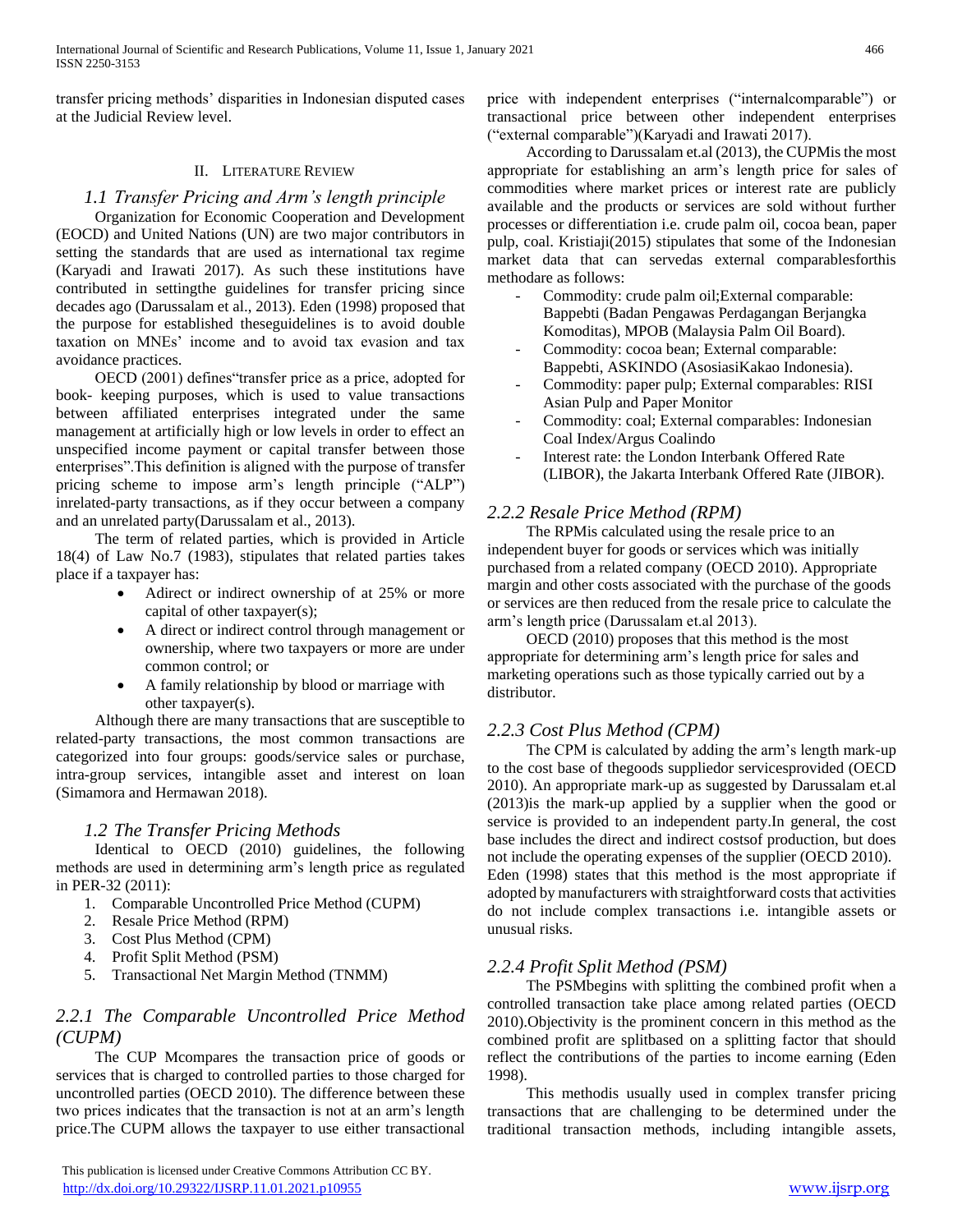integrated commercial transactions, complex intra-group services (Darussalam et al. 2013).

# *2.2.5 Transactional Net Margin Method (TNMM)*

 Unlike the CPM and the RPM which examine the gross margin as the indicator, TNMMusesthe net profit indicator in comparing the profit earned from a controlled transaction to those earned from a comparable uncontrolled transaction(OECD 2010).

 Similar to the CUPM, either internal or external comparable can be referenced in this method and the most common-used indicator is the operating profit before interest and income taxes (Darussalam et al. 2013).

# *1.3 Selection of Transfer Pricing Methods*

 There are three methods in selection of transfer pricing, i.e. hierarchy of methods, best method rule and the most appropriate method (Darussalam et.al 2013).

 Hierarchy of methods is the oldestmethod and is regarded out of date in many countries for current practices (Eden 1998). However, in Indonesia this method was also popular especially before the introduction of PER-32. In this method, the CUPM is regarded as the best method, followed by RPM and CPM (KPMG 2012). In case of analysis cannot be made under the gross profit methods, the TNMM and PSM can be adopted for analysis in the net profit level(Darussalam et.al 2013).

 Best method rule, which was proposed in 1994,was introduced to combat the inflexibility of hierarchy of methods (OECD 2001). In this selection, the three key elements, i.e. fairness level, quality of data and assumptions and confirmation form other measurements are compared under all available methods (OECD 2010). As a consequence, the analysis process would put a burden in the company administrative costs (Eden 1998).

 As there is no particular method that suitable in every related transaction and best method rule is not cost efficient, under OECD (2010), applications of distinct methods across different transactions are allowed. This proposal is also adopted in Indonesia where the hierarchical criteria, which is required by PER-43 has been abandoned by PER-32. The most appropriate method approach is proposed by PER-32 (2011)for related transactions with the following considerations:

- 1. Each method's strengths and weaknesses;
- 2. The degree of the method's appropriateness based on related party transaction, determined by a functional analysis;
- 3. Valid information's availability to be appliedunder the selected method;
- 4. The comparability of transactions between related party and non-relatedparty (includes any adjustments necessary to eliminate materiality differences)

 Furthermore, when performing the comparability analysis, the elements including characteristic of property transferred or services provided, functional analysis, contractual terms of the transactions, economic circumstances and business strategies should be taken into consideration based on Article 5 ofLawNo.43 (2010).Nevertheless, Indonesia's regulations for transfer pricing transaction are not as extensive and detailed as regulated by the OECD or UN (Karyadi and Irawati 2017).

## III. METHODOLOGY

# *1.4 Research design and analysis*

 This study main objective is to analyse the disparity in adoption of transfer pricing methods among similar transactions in disputed cases in Indonesia. More specifically, the research questions aim to examine the legal reasoning between thedifferences.The qualitative research with the basis of exploratory study is chosen as the methodologies of this study. There are two steps involved in this research.

 The first step, legal research, which is paramount to the fundamental principles that govern the transfer pricing across arm's length transactions in Indonesia. This is performed by determining of the legal sources, relevant regulations and principles that are related to the issues and are imposed by the Indonesian Taxation Law. This process is performed by reading, learning, quoting, and comparing Indonesian laws in practice and international guidelines. These sources are managed and evaluated based on its subject matter and then organized into each separate group to ensure a systematic group of sources.Lastly, analytical procedureis conducted by describing, interpreting, understanding and explain in depth the transfer pricing in taxation system in Indonesia.

 The second step is selecting and obtaining the cases to be studied. There are78 cases that were ruled by the Indonesian Supreme Court from 2016 to 2019, which are filtered through the search engine using the keyword 'transfer pricing' on the directory of the Indonesian Supreme Court's website (Indonesian Supreme Court, n.d.).The cases that wereruledby this court is at the level of 'Judicial Review'. Out of these cases, 76 cases were selected for the purpose of this study. The nature of cases used in this research were varied, including Value Added Tax (VAT) and Corporate Income Tax (CIT), and/or related to intra-group services disputes. Based upon the selected cases, analyses are then conducted to assess the basis of the tax disputes, the position of DGT and taxpayers in the Judicial Review, the disputed affiliated transactions, the application of ALP in the transactions, the decisions of the Supreme Court and its bases.

# *3.2 Research gaps*

 There is a limitation in knowledge of the calculation of transfer pricing method. The DGT do not offer guidance on the distinction between transfer pricing methods and the relevant methods to be adopted under specific transactions (Karyadi and Irawati 2017). Under this situation, entities are given the liberty to determine the most appropriate methods for their arm's length transactions. In most cases, the transfer price calculated by tax practitioners will be audited by the DGT to test the fairness and ALP.

 It is difficult to understand the rationale between the discrepancies as suggested by the DGT during a tax audit. In practice, the DGT usually began with calculation of transfer prices using the CUPM. The results were then compared with the reported methods in the 'Transfer Pricing Documentations' by taxpayers. Where same methods were being adopted by the DGT and the taxpayers, both parties often had different perspectives in deciding thecomparable. On the other hand, in the case of different methods were proposed, the DGT often argued that the methods used by taxpayer did not satisfy the ALP.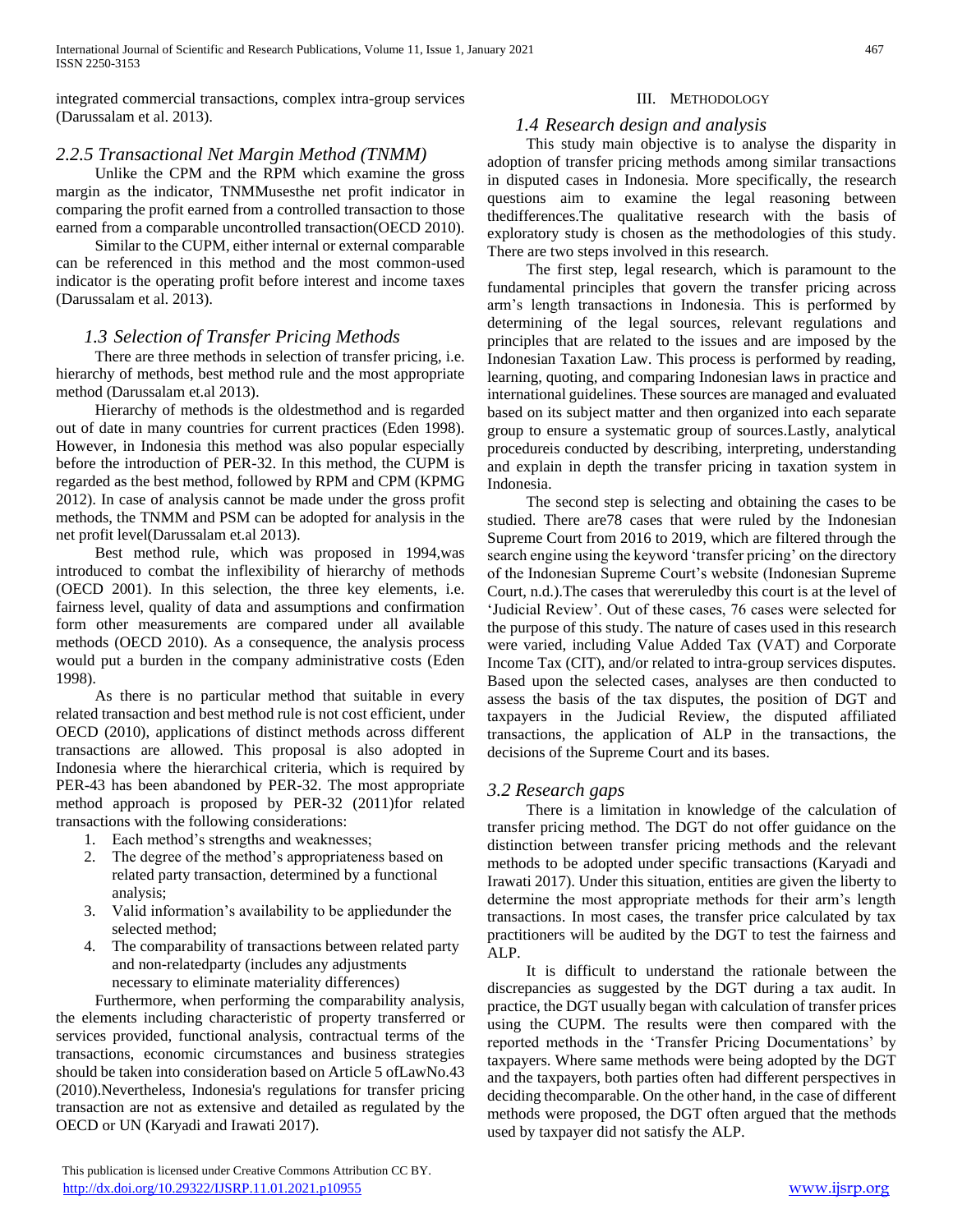To date, the existing studies has not sufficiently discussedthe comparison between these methods, the legal reasoning why certain methods were chosen by taxpayers and the DGT and the disparity on methods applied among similar transactions in disputed casesat Judicial Review level in Indonesia.This study aims to fill these gaps.

# *3.3 Research topic and question*

 As mentioned above, the research objective is to bring more understanding regarding the appropriateness of transfer pricing methods' adoption by taxpayers in Indonesia. Specifically, this study addresses the following questions:

- a. The strengths and weaknesses of each transfer pricing method.
- b. The summary of companies with cases ruled by the Supreme Court in Indonesia from 2015 to 2019.
- c. The methods selected by these companies.
- d. The factors that influence the adopted methods.

## IV. ANALYSIS AND FINDING

## *1.5 Transfer pricing strength and weaknesses*

 The first consideration in selecting transfer pricing method under the most appropriate approach is to determine the strengths and weaknesses under each method. The following table presents the strengths and weaknesses of available methods:

| <b>Metho</b><br>d | <b>Strengths</b>                                                                                      | Weaknesses                                                                                                                                                        |
|-------------------|-------------------------------------------------------------------------------------------------------|-------------------------------------------------------------------------------------------------------------------------------------------------------------------|
| <b>CUP</b>        | The most direct<br>and reliable<br>method if there are<br>comparable<br>uncontrolled<br>transactions. | There are<br>material<br>differences<br>in<br>transactions<br>between the<br>related party<br>and<br>independent<br>party.                                        |
| <b>RPM</b>        | A fewer<br>adjustment is<br>necessary<br>compared to the<br><b>CUPM</b>                               | It is only<br>applied to<br>retail or<br>marketing<br>sector.                                                                                                     |
| <b>CPM</b>        | A fewer<br>adjustment is<br>necessary<br>compared to the<br>CUPM.                                     | It is difficult<br>to determine<br>the costs for<br>each<br>transaction<br>as these<br>costs may<br>not be the<br>determinant<br>of the<br>appropriate<br>profit. |
| <b>PSM</b>        | It offers solution<br>for highly                                                                      | It is difficult<br>to access                                                                                                                                      |

|          | integrated<br>operations for<br>which a one-sided<br>method would not<br>be appropriate.                                                                                                                                                                                                                                                                                                                                                                                                   | information<br>from foreign<br>affiliates.<br>It is difficult<br>to measure<br>combined<br>revenue and<br>costs for all<br>the related<br>parties<br>participating<br>in the<br>affiliated<br>transactions.                                                                                                                                                                                                                                                                                     |
|----------|--------------------------------------------------------------------------------------------------------------------------------------------------------------------------------------------------------------------------------------------------------------------------------------------------------------------------------------------------------------------------------------------------------------------------------------------------------------------------------------------|-------------------------------------------------------------------------------------------------------------------------------------------------------------------------------------------------------------------------------------------------------------------------------------------------------------------------------------------------------------------------------------------------------------------------------------------------------------------------------------------------|
| TNM<br>M | The net profit<br>indicators (e.g.<br>return on assets,<br>operating income<br>to sales) are less<br>affected by<br>transactional<br>differences than is<br>the case with<br>price, as used in<br>the CUPM.<br>It avoids the<br>problem caused by<br>the unclarityin<br>expenses' classific<br>ation in gross<br>profit calculation.<br>The financial<br>indicators<br>examination is<br>easier to be<br>performed for<br>complex<br>transactions with<br>many interrelated<br>activities. | It is hard to<br>chooseaccur<br>ate and<br>reliable<br>determinants<br>are used as<br>net<br>profitindicat<br>ors.<br>Information<br>on<br>uncontrolled<br>transactions<br>as a<br>comparabilit<br>y factor is<br>unavailable.<br>It is difficult<br>to determine<br>an<br>appropriate<br>correspondi<br>ng<br>adjustment<br>to work<br>back to a<br>transfer<br>price<br>(associated<br>enterprises<br>on both the<br>buying and<br>the selling<br>sides of the<br>controlled<br>transaction). |

# *1.6 Transfer Pricing Cases at Judicial Review in Indonesia*

 Based on the legal research that was performed through the search feature in the Indonesian Supreme Court's website, there are 76 transfer pricing cases that were ruled at the Judicial Review level from 2015 to 2019 by the Indonesian Supreme Court. Of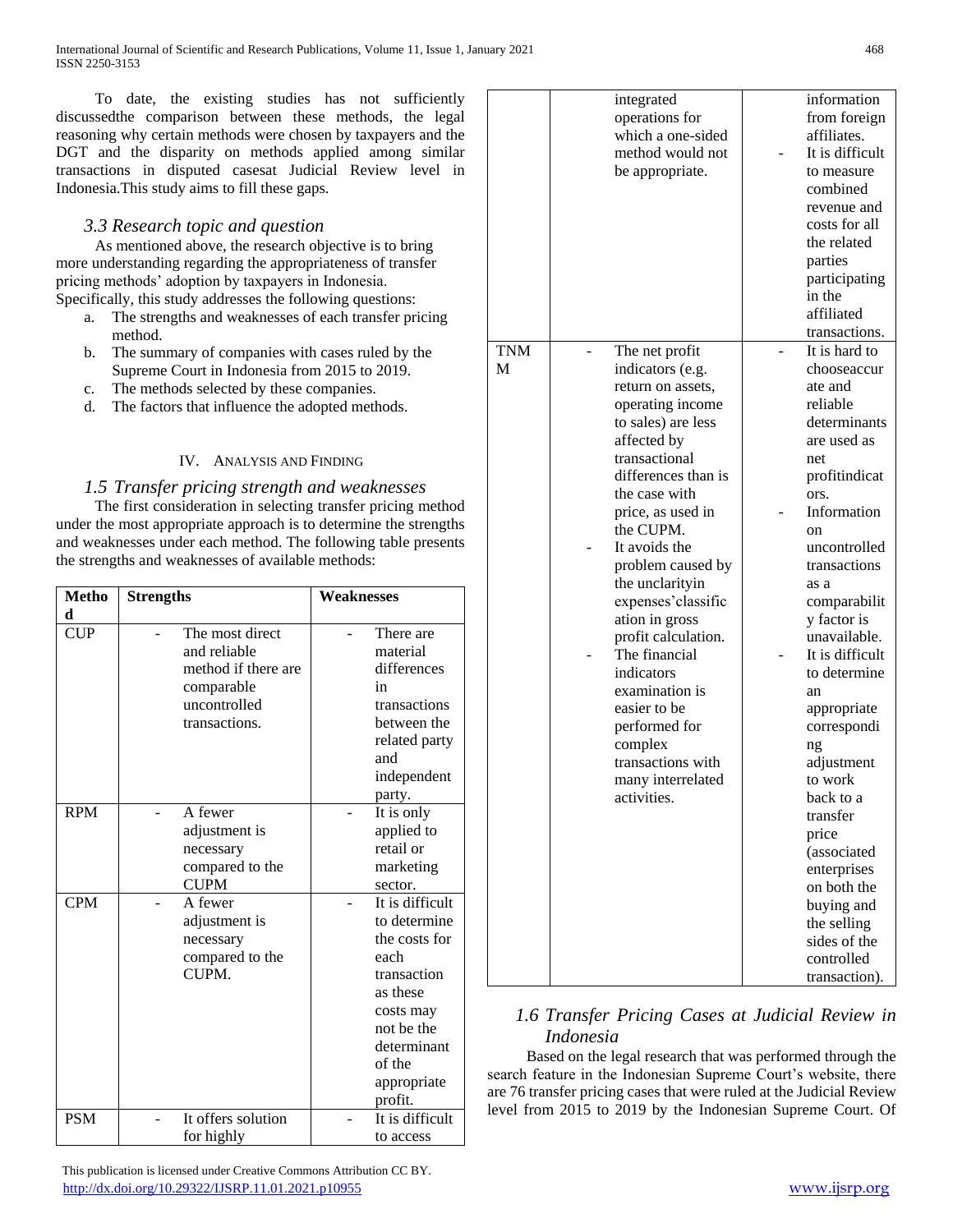these years, 2017 has the highest number of ruled cases, while 2019 has the least.

| The table below summarize the case facts of these cases: |  |
|----------------------------------------------------------|--|
|----------------------------------------------------------|--|

| Criteria       | <b>Findings</b>                                           |  |  |  |
|----------------|-----------------------------------------------------------|--|--|--|
| Petitioners    | Both the DGT and taxpayers acted alternately              |  |  |  |
|                | as the petitioners.                                       |  |  |  |
| Respondents    | Both the DGT and taxpayers acted alternately              |  |  |  |
|                | as the respondents.                                       |  |  |  |
| Taxpayers in   | Automobile and Ships companies - parts,                   |  |  |  |
| Judicial       | manufacturers: PT Astra Daihatsu Motor, PT                |  |  |  |
| Review<br>(by) | AT. Indonesia, PT Krama YudhaTigaBerlian                  |  |  |  |
| industry)      | Motors, PT NGK Ceramics Indonesia, PT                     |  |  |  |
|                | NPR Manufacturing Indonesia, PT Nanindah                  |  |  |  |
|                | Mutiara Shipyard (ship builders).                         |  |  |  |
|                | PT<br>Chemical<br>based<br>companies:                     |  |  |  |
|                | BumiKaryatamaRaharja, PT Sika Indonesia,                  |  |  |  |
|                | PT Chandra Asri Petrochemical, Tbk., PT                   |  |  |  |
|                | Bridgestone Tire Indonesia, PT Monagro                    |  |  |  |
|                | Kimia, PT. Givaudan Indonesia,<br>PT                      |  |  |  |
|                | KaltimParnaIndustri, PT Nagai Plastic<br>Indonesia        |  |  |  |
|                | Real estate and hotel management company:                 |  |  |  |
|                | PT Hyatt Indonesia                                        |  |  |  |
|                | Healthcare company: PT Prasasti Mitra                     |  |  |  |
|                | Mining and metals company: PT Molten                      |  |  |  |
|                | Aluminum Producer Indonesia, PT Freeport                  |  |  |  |
|                | Indonesia, PT JembayanMuarabara,<br>PT                    |  |  |  |
|                | Kitadin, PT Smelting, PT Sinar Mas Speciality<br>Minerals |  |  |  |
|                |                                                           |  |  |  |
|                | Other materials Oil & Gas: PT Patra SK                    |  |  |  |
|                | Paper & forest products company: PTPDM<br>Indonesia       |  |  |  |
|                |                                                           |  |  |  |
|                | Information technologycompany: PT Oracle                  |  |  |  |
|                | Indonesia                                                 |  |  |  |
|                | discretionary and staples<br>Customer                     |  |  |  |
|                | manufacturers: PT Panasonic Gobel Energy                  |  |  |  |
|                | Indonesia, PT Latexco Indonesia, PT Acergy                |  |  |  |
|                | Indonesia, PT Adidas Indonesia, PT Coca                   |  |  |  |
|                | Cola Indonesia, PT Kraft Indonesia, PT Sojitz             |  |  |  |
|                | Indonesia, PT Vista Agung Kencana                         |  |  |  |
|                | Materials and construction company: PT Saint              |  |  |  |
|                | Gobain Abrasive Indonesia, PT Maccaferri                  |  |  |  |
|                | Indonesia, PT Rehau Indonesia, PT Sumitomo                |  |  |  |
|                | Electric Wintec Indonesia                                 |  |  |  |
| Tax issues     | Value Added Tax (PPN), Corporate Income                   |  |  |  |
|                | Tax (PPh Badan)                                           |  |  |  |
| Related        | Supply of goods and services (sales price,                |  |  |  |
| transactions   | costs of goods sold), intra-group services                |  |  |  |

 This publication is licensed under Creative Commons Attribution CC BY. <http://dx.doi.org/10.29322/IJSRP.11.01.2021.p10955> [www.ijsrp.org](http://ijsrp.org/)

|          | disputed in (management fee, technical services, |
|----------|--------------------------------------------------|
| Judicial | corporate service, stewardship activity,         |
| Review   | commission, agency cost), intangible asset       |
|          | transactions (royalty, trademarks, licenses,     |
|          | development costs) and interest on loan          |
|          | transactions.                                    |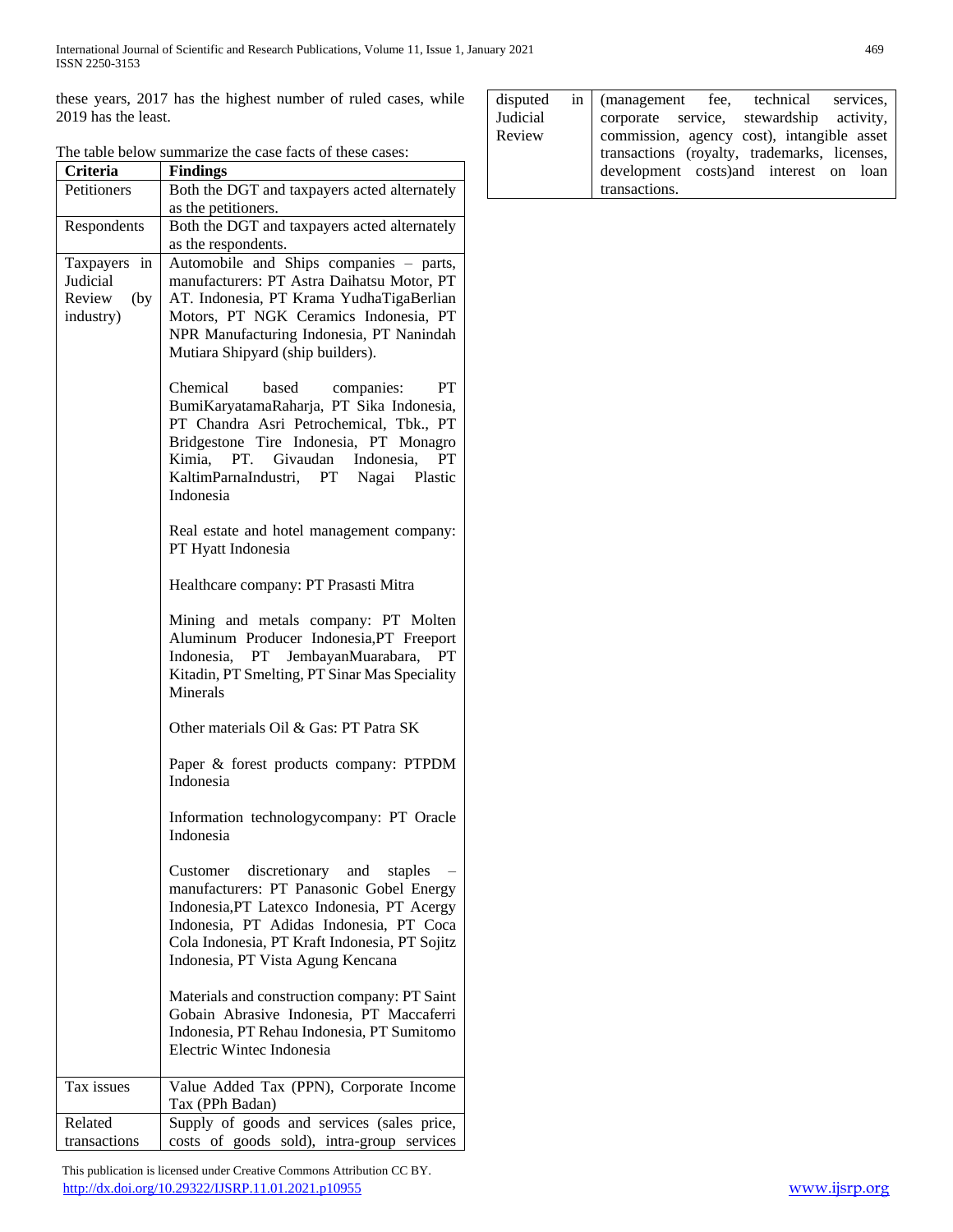# *Transfer Pricing Methods Adopted in Indonesia's Disputed Cases*

 Based on the cases included in this study, the methods adopted by companies are varied. The following discussions provide a more detailed analysis into each method adopted and its measurement.

## *4.3.1. CUPM*

- PT Adidas Indonesia paid Adidas International Marketing BV ("AIMBV") for royalty, which was calculated using the CUPM. The reason behind this selection was because AIMBV also provides similar license to unrelated parties. The price charged to unrelated parties (internal comparable) was the fair value for that royalty payment.
- PTChandra Asri Petrochemical, Tbk. used the CUPM for supplies of 'Propylene' (using external comparable) and 'Ethylene' (using internal comparable) to its affiliates 'PT Tri Polyta Indonesia' which were higher than the market price. The different comparable was used due to unavailability of the ICIS FOBSEA (Independent Chemical Industry Service Freight-On-Board SouthEast Asia). Thus, the ICIS SEA CFR (Independent Chemical Industry Service South East Asia Cost and Freight) was used and the final transfer price was adjusted for freight cost.
- PT Coca Cola paid 'PT Coca Cola Distribution Indonesia' for marketing feeusing the deemed gross profit margin for marketing function, (32.60%). The comparable used was those proposed by US SIC 8742 Management Consulting Services.
- PT Freeport used the CUPM in setting selling prices of copper, gold and silver concentrates to its affiliates 'Atlantic Copper – Spain' and 'PT. Smelting Gresik' using the internal comparable and external comparable.
- PT Givaudan Indonesia paid for royalty fee intellectual property to its majority shareholder 'Givaudan SA, Swiss' using the CUPM. The percentage of the royalty charged was 25% based on external comparable issued by 'Transfer Pricing Associates (Australia) Pty Limited' in the *Economic Benchmarking Study.*
- PT KaltimParnaIndustriused the CUPM less transportation fee for supplies of ammonia product to its affiliates 'Mitsubishi Corporation', 'Marigold Development Ltd.' and PT MC Indonesia. FERTECON index was used as the comparable by this company
- PT Patra SK charged its affiliate 'SK Group' for the supply of Lube Base Oil using the CUPM. The international market price was used as an external comparable in determining the price.
- PT Sinar Mas Speciality Minerals paid its affiliates 'PT. Indah Kiat Pulp & Paper Tbk.' and 'Specialty Minerals Int. Inc.' for royalty fee and management fee using the CUPM. This method was later challenged by DGT in 2017 and the Indonesia Supreme Court ruled in favour of the DGT. The method proposed by DGTwas TNMM as there was no fair comparable for these transactions.

*4.3.2 RPM*

PT JembayanMuarabara ("JMB") charged its affiliate 'Tiger Energy Trading ('TET')' for the sales using the RPM. The transfer price in this case was 5% lower than its price to unrelated party. However, JMB argued that the 5% is the trading discount to compensate TET's risk and function as a fully-fledged coal trader, which has supported by comprehensive transfer pricing studies. The CUPM was not used because the price differences between contract and actual transaction.

### *4.3.3CPM*

- PT Astra Daihatsu Motorused the CPM for supplies of automobile products to its affiliates. OSIRIS database was used an external comparable in prices determination.
- PT Kraft Indonesia charged for export sales using the CPM with markup level at 6%. The mark-up was considerably lower compared to the local sales due to many factors that showed differences in variables between the two markets. 'Benchmarking Analysis' was performed by KPMG using 15 companies in Asia Pacific region and 1 company in North America in deciding the mark-up used. The Benchmarking Analysis result showed that a median from NCPM was 5.9%.
- PT Maccaferri Indonesia recalculated its related party transactions using the CPM. The transactions were initially calculated using the TNMM. The internal and external comparable used in this method were Tokyo Rope Mfg. Co. Ltd, Nichia Steel Works Ltd, Henan Hengxing Science & Technology Co. Ltd,Dongli Steel Mfg, dan ShadrinskiiElektrodnyZavod.
- PT NPR Manufacturing Indonesia calculatedits transactions with 'Nippon Piston Ring Co. Ltd' using the CPM. Although the Mark-up on Total Cost ('MOTC') was lower than the arm's length profit range for 2010 (2.61% - 5.32%), the supreme court ruled that thearm's length principal had been exercised appropriately.
- PT Oracle Indonesia paid the Oracle Corporation for the supply of four Line of Business (licensing, support, consulting, education) based on the costs of services supplied plus mark-up.The reasonwasbecause the line of business was specific to the Oracle and the breadth and depth of technical services in software industry varied between companies. Therefore, there was no external comparablethat could be used.
- PT Panasonic Gobel Energy Indonesia paid its related parties 'Matsushita Battery Industrial Company Limited' for technical assistance fee and royalty fee for intangible properties. The prices charged was calculated using the CPM, however, there was no transfer pricing documentation as the base for the price.
- PTPDM Indonesia was charged for multiple intra-group services by its affiliates ('Paperteriesde Mauduit SAS-Perancis', CEO of 'Schweitzer-Mauduit International Inc (USA)' and 'SMIC Regional OperatingHeadquarter', 'Presiden Southeast Asian

Operation Office') using the CPM with different percentage charged by each affiliate.

- PT Prasasti Mitra used the CPM in determining the prices for the supply of medical equipment to its related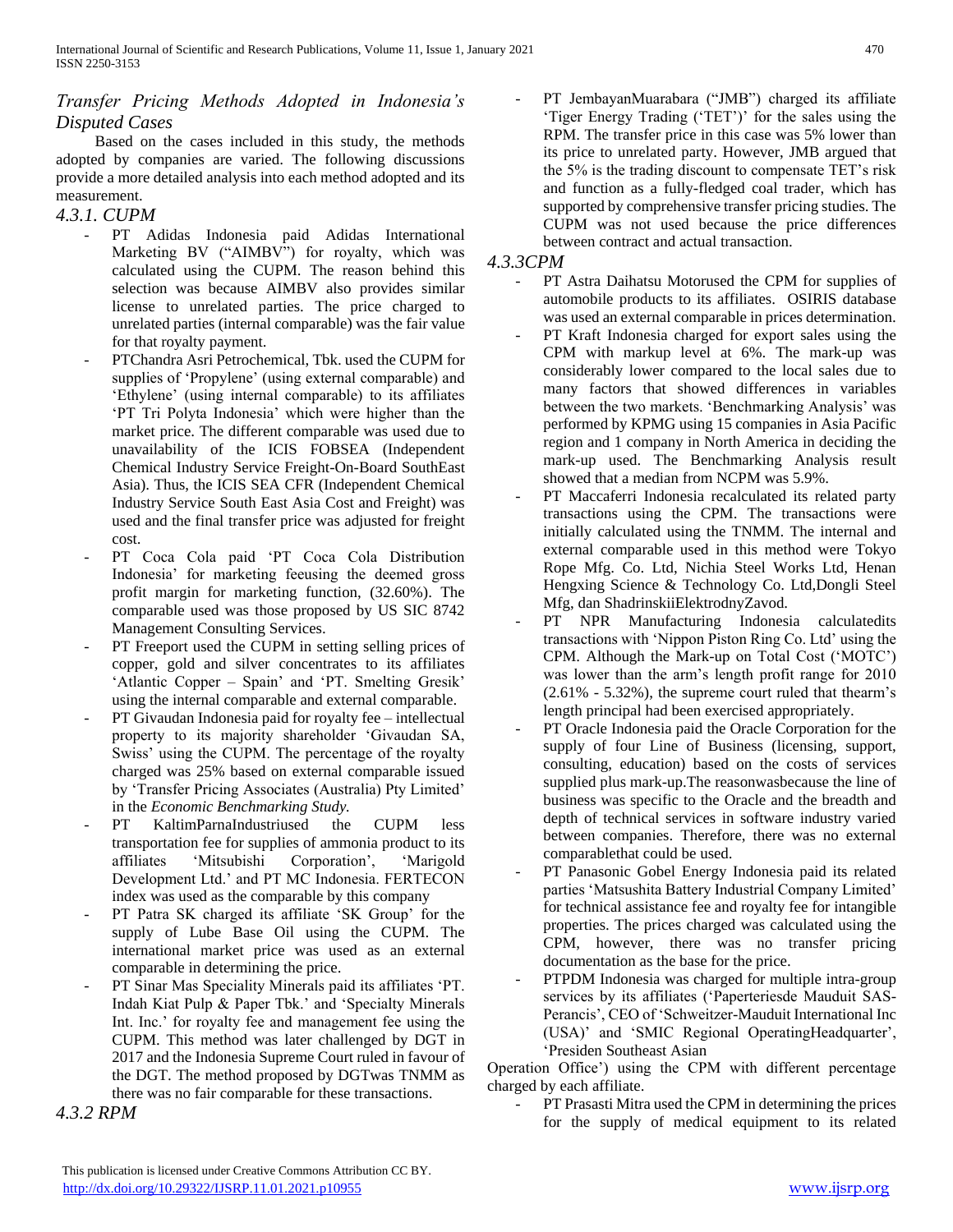party'PT Dos Ni Roha'.The margin used in this case was 0%.

# *4.3.4 TNMM*

- PT Bridgestone Tire Indonesia ("BTI") sold its product to the affiliated price using the TNMM calculation. The sales prices were lower to the non-related party price due to the special promotion (trade discount) for items with many substitutes to boost sales, extra discount for distributors, early bird discount (2% of sales) and volume discount (1%). BTI provided that the differences did not violate the ALP and the distributors had the rights to purchase the items at a lower price as they were advertised.
- PT BumiKaryatamaRaharja used the TNMM in calculating the supply of its two products to its related parties, PTCahaya KalbarTbk. and PT Bukit KapurReksa.The prices charged to its related parties were significantly lower than its prices to independent parties. PT BumiKaryatamaRaharja argued that the CUPM could not be used because sales price is heavily affected by

their inventory volume, as well as credit risks and the payment terms.

- PT Nanindah Mutiara Shipyard used the TNMM in calculating the foreign exchange gains or losses for its transaction with its domestic or international affiliates.
- PTSojitz Indonesia used the TNMMin calculating the transfer prices for related party transactions. As there was no internal comparable, the appropriate indicator to be used was net operating margin.

# *4.3.5 Other methods*

 Apart from the methods mentioned above, other methods are also allowed if a method is deemed as the most appropriate. The other methods adopted by some entities in the research scope includes the net sales approach and the adjusted income approach. Net sales approach

 Net sales approach has been adopted by many companies for its transactions with its related parties. The application for net sales approach is presented in the table below:

| Company                                           | Related party                                                     | $\alpha$ f<br><b>Nature</b><br>transactions            | Basis of calculation                                                                                                 |
|---------------------------------------------------|-------------------------------------------------------------------|--------------------------------------------------------|----------------------------------------------------------------------------------------------------------------------|
| PT AT. Indonesia                                  | Aisin Takaoka Co Ltd                                              | Royalty fee                                            | 2% x net sales of sand molding<br>$\blacksquare$<br>3% x net sales of permanent mold<br>casting                      |
| PT<br>Latexco<br>Indonesia                        | Latexco Asia Pacific Pte<br>Ltd Singapura                         | Commission fee                                         | 6% x sales revenue<br>$\blacksquare$                                                                                 |
| PT Monagro Kimia                                  | MonsatoAgChem<br><b>Affiliates</b>                                | Patent -license<br>fee                                 | 2% x net sales of Glyposate $\&$<br>$\blacksquare$<br>Butachlor herbicide products.                                  |
| Plastic<br>PT<br>Nagai<br>Indonesia               | Nagai Plastic Industry<br>Co., Ltd Japan                          | Royalty fee                                            | 4% x sales revenue<br>$\blacksquare$                                                                                 |
| PT Rehau Indonesia                                | RehauPte. Ltd Singapore                                           | Technical<br>Assistant<br>Development<br>(TAD) charges | 24% x targeted sales and cost<br>$\blacksquare$<br>allocation from cost of goods sold<br>from each contry.           |
| Gobain<br>PT<br>Saint<br>Abrasive Indonesia       | Saint-Gobain Abrasives<br>France                                  | Royalty fee                                            | 1% x net sales of abrasive products<br>$\blacksquare$                                                                |
| PT Sika Indonesia                                 | Sika<br>InformationsSyatem AG                                     | IT fee                                                 | Net sales (PTSika Indonesia)/<br>Worldwide Sales x Total Sika<br>Services AG                                         |
| PT<br>Sumitomo<br>Electric<br>Wintec<br>Indonesia | Sumitomo<br>Electric<br>Wintec, Inc., Japan                       | Royalty<br>fee,<br>technical<br>assistance fee         | $1.5\%$ x net sales<br>$\blacksquare$<br>The technical assistance fee was<br>deemed reasonable and at arm<br>length. |
| PT<br>Sumitomo<br>Electric<br>Wintec<br>Indonesia | Sumitomo<br>Electric<br><b>Industries Ltd</b>                     | Interest on bank<br>guarantee                          | The interest on bank guarantee was<br>$\blacksquare$<br>deemed reasonable and at arm<br>length.                      |
| PT Vista<br>Agung<br>Kencana                      | Charoen<br>Pokphand<br>International<br>Group of<br>Companies Ltd | Royalty fee                                            | Total sales to its proportion to<br>$\blacksquare$<br>intellectual property used.                                    |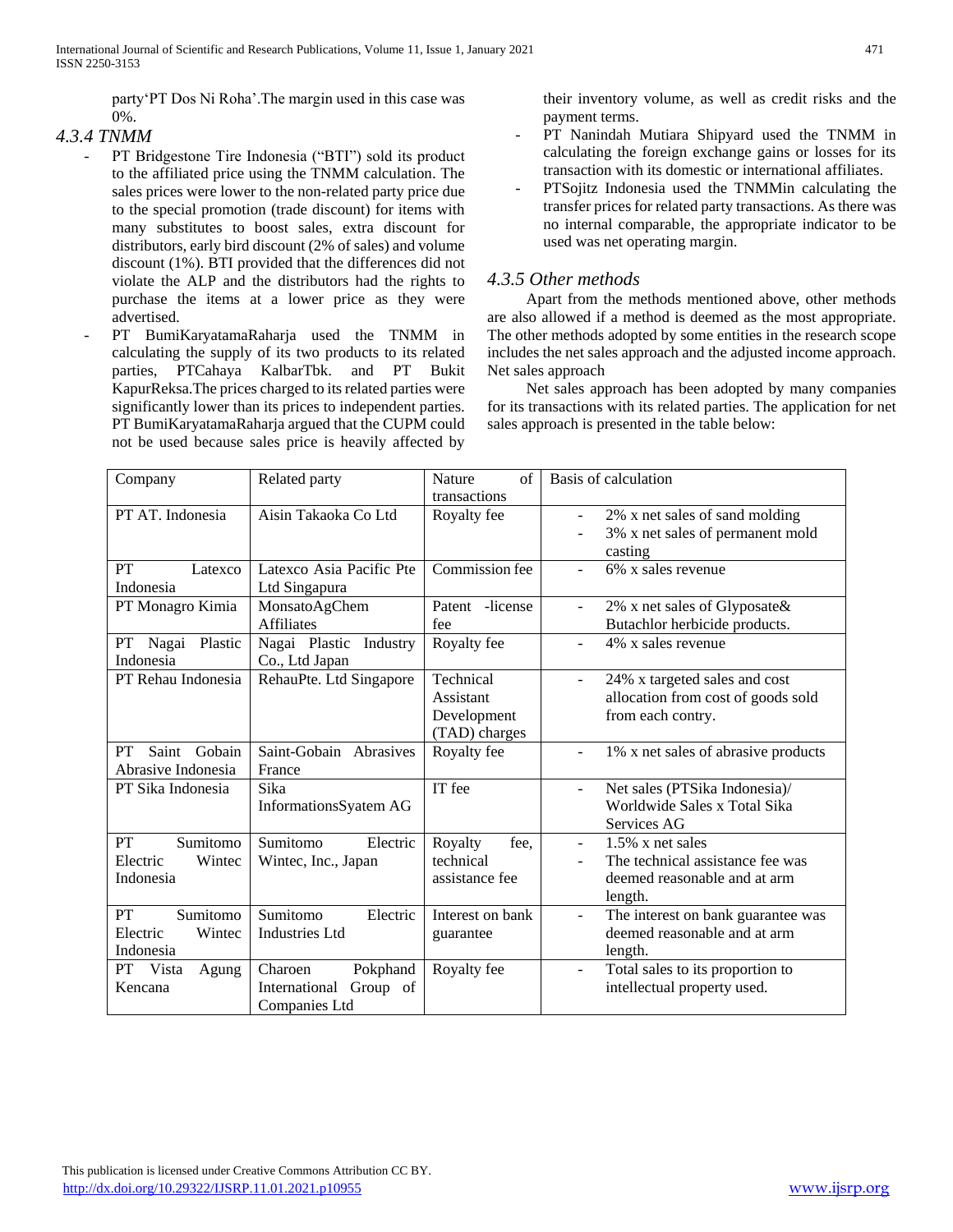Discounted & adjusted income:

PT Hyatt Indonesia paid its affiliate 'Hyatt International Corporation' for technical service and brand positioning service. To calculate the transfer prices for these services, independent appraisal 'Arthur Andersen LLP' was appointed. Arthur Andersen used the income approach where the expected income from each contract is compared to the discounted actual cash inflow, operating expenses and necessary initial investment. The rationale behind this method is this is the fair value for unaffiliated party.

 In the following disputed cases, the methods used were not clearly indicated, nor that the tax court decisions were available online.However, all the following cases were ruled in the favour of the taxpayersexcept for 'PT Murinwood Indah Industry'. The DGT'sJudicial Review Requests for the following cases were rejected because transfer prices for related party transactions were deemed fair and in compliance with ALP.

- PT Krama YudhaTigaBerlian Motors
- PT NGK Ceramics Indonesia
- PT Kitadin

-

- PT Smelting
- PT Acergy Indonesia

 Nevertheless, research shows that during the tax court proceeding and the Supreme Court Judicial Review, PTMolten Aluminum Producer Indonesiahad not provided the transfer pricing documentation / Advance Pricing Agreement("APA") which laid out the method it used in calculating the transfer price for the supply of aluminium ingot to its related parties.

# *1.7 Factors that influence the adoption of transfer pricing method in Indonesia*

 It can be seen that CUPM, CPM, TNMM and percentage of sales method were widely used by companies either with similar characteristic or from the similar industries. The following shows the method used by companies in the Judicial Review in calculating their transfer prices:

- Automobile and ships
	- **CPM: PT Astra Daihatsu Motor, PT NPR** Manufacturing Indonesia
	- TNMM: PT Nanindah Mutiara Shipyard
	- Net sales approach: PT AT Indonesia
- Chemical
	- CUPM: PT Chandra Asri Petrochemical, Tbk., PT Givaudan Indonesia, PT KaltimParnaIndustri
	- **TNMM:PT Bridgestone Tire Indonesia, PT** BumiKaryatamaRaharja
	- Net sales approach: PT Monagro Kimia,PT Nagai Plastic Indonesia, Pt Sika Indonesia
- Real estate and hotel management -Adjusted income: PT Hyatt Indonesia
- Healthcare CPM: PT Prasasti Mitra
- Mining and metals

 This publication is licensed under Creative Commons Attribution CC BY. <http://dx.doi.org/10.29322/IJSRP.11.01.2021.p10955> [www.ijsrp.org](http://ijsrp.org/)

- CUPM: PT Freeport Indonesia, PT Sinar Mas Speciality Minerals
- **RPM: PT JembayanMuarabara**
- Oil & Gas CUPM: PT Patra SK
- Paper & Forest products CPM: PT PDM Indonesia
- IT CPM: PT Oracle Indonesia
- Customer discretionary  $&$  staples manufacturer
	- CUPM: PT Adidas Indonesia, PT Coca Cola Indonesia
	- **CPM: PT Kraft Indonesia, PT Panasonic Gobel** Energy Indonesia
	- TNMM: PT Sojitz Indonesia
	- Net sales approach: PTLatexco Indonesia
- Materials and constructions
	- CPM: PT Maccaferri Indonesia
	- Net sales approach: PT Saint Gobain Abrasive Indonesia, PT Rehau Indonesia, PT Sumitomo Electric Wintec Indonesia

 The discrepancies also can be seen if the transactions are groups based on its nature of transaction:

- Good and Sales Tax: CUPM (4); RPM (1); CPM (6); TNMM (3)
- Intra-group services: CUPM  $(2)$ ; CPM  $(2)$ ; TNMM  $(1)$ ; Net sales approach (4); Adjusted income (1)
- Intangible asset transactions: CUPM (3); CPM (1);  $TNMM(5)$
- Interest on loan transactions: TNMM (1)

 Based on the above analysis, it can be seen that the nature of the transactions and the industries are not a determinant in choosing an appropriate transfer pricing method.

#### V. CONCLUSION

 The methods used in transfer pricing transactions in Indonesia cannot be mapped or classified byits industries or types of transactions. While some taxpayers in same industry and similar disputed cases, used a similar approach, there were numerous companies which showed different views in determining prices and recognizing transactions between themselves and their affiliated party. In addition, some entities in this study did not provided the documentation for the method they used or preferred to adopt other alternative methods.

 The popular methods adopted by companies in this study (at the level of Judicial Review)are the CUPM, CPM, TNMM and net sales approach. These methods were chosen by the taxpayers in determining its related party transactions as they were considered to be the most appropriate methods. The DGT and the Supreme Court also ruled each transfer pricing case based on the appropriateness of method and compliance to the ALP.In most cases covered by this study, the tax audits were conducted using the hierarchical method where the DGT calculated the transfer price using the CUPM method. Nevertheless, the rationale on